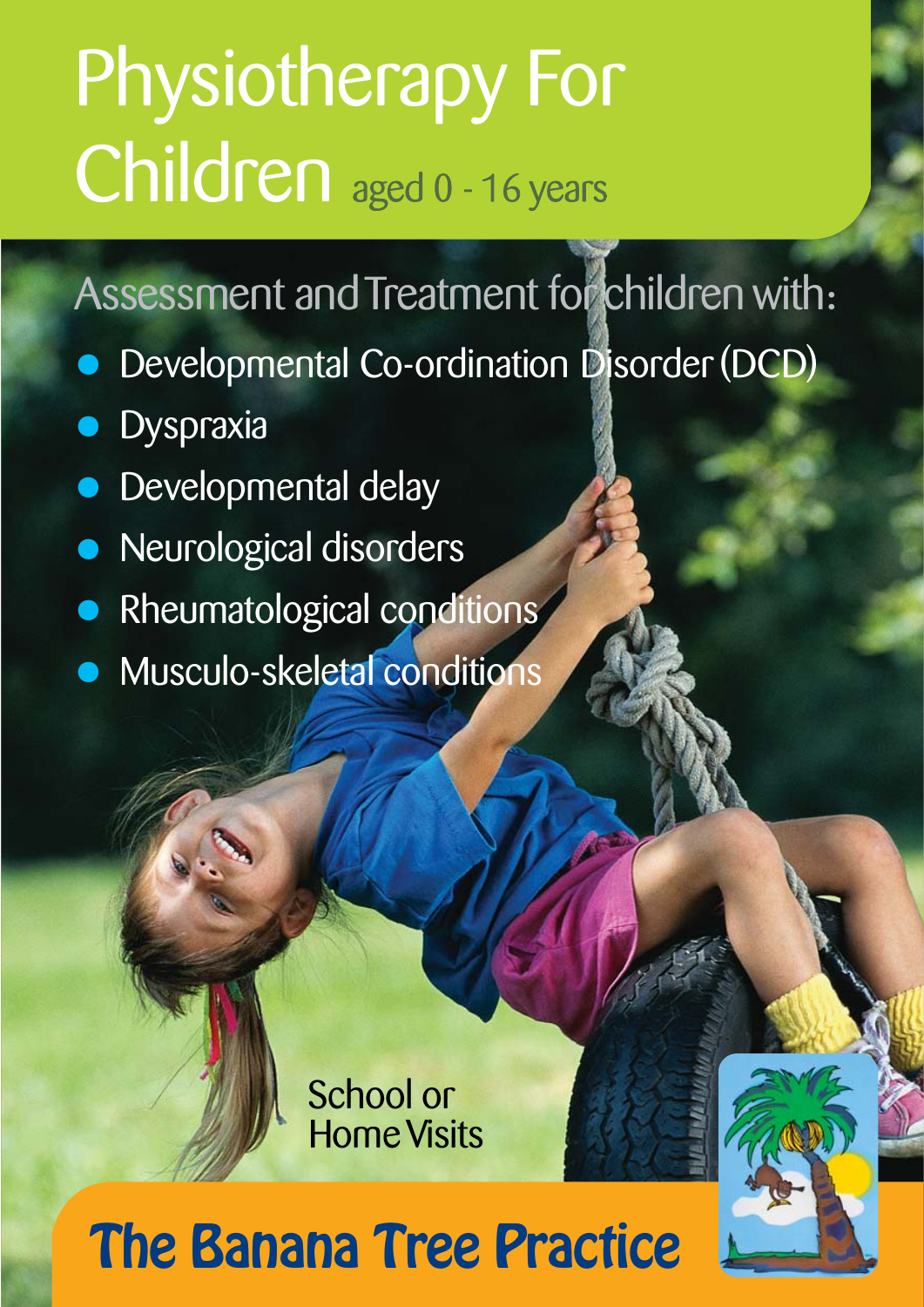## One-to-one professional private therapy...

#### What is the Banana Tree Practice?

The Banana Tree Practice is a privately owned Children's Therapy Practice specialising in the assessment and treatment of children aged 0-16 years. The Practice offers a Physiotherapy and Occupational Therapy service to children in Cambridgeshire and the surrounding Counties.

The Physiotherapy service is provided by Melanie Jones, a highly experienced Paediatric physiotherapist who qualified in 1990 and has gained extensive experience working with children within the NHS for over 18 years.

#### What is Paediatric Physiotherapy?

Physiotherapists are responsible for the assessment and physical rehabilitation of those needing treatment due to injury, disease or disability. Paediatric physiotherapists integrate their generic skills as therapists with additional knowledge and experience of child development and childhood disability and specialise in the treatment of babies, children and young people.

#### How can the Banana Tree Practice help your child?

There are many childhood conditions, some minor, some more severe, that can impact on a child's ability to move and function. Motor development, physical ability and independence can all be affected, preventing them from fulfilling their potential. Early physiotherapy intervention can help in many ways, such as restoring movement and function, preventing development of abnormal movement patterns, improving motor skills or assisting a child in reaching their developmental milestones.

At the Banana Tree Practice, we believe it is essential that both you and your child are at the centre of treatment planning. As a mother of three young children, I understand how difficult it can be to fit extra activities into the daily routine, so it is vital that we set treatment goals that are both realistic and relevant to your child's daily life and are focused on skills that are important to them. This helps your child remain motivated and positive towards their physiotherapy, an essential prerequisite to a successful outcome.

> We work hard to ensure treatment sessions are fun and something to look forward to.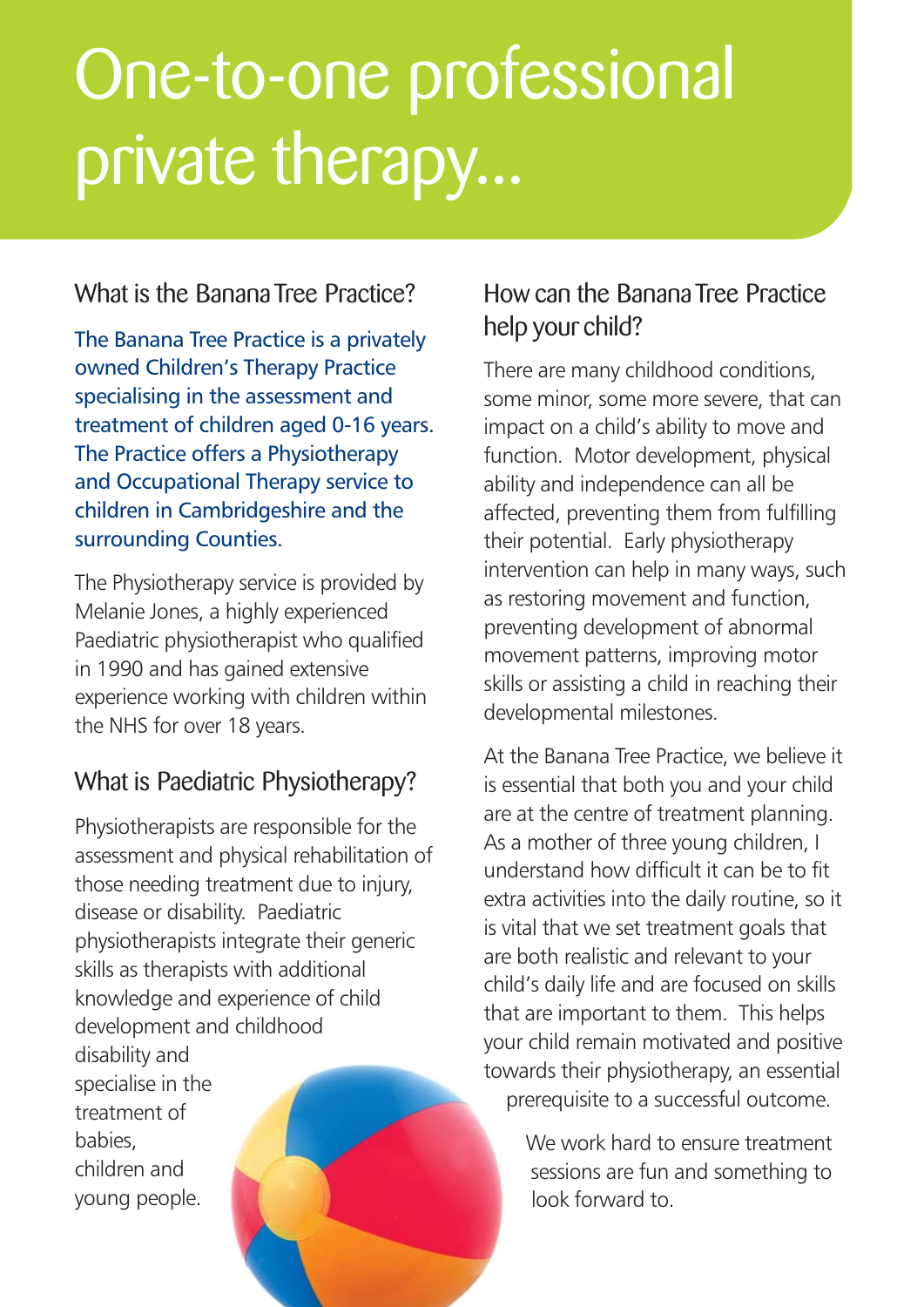#### Professional Assessment

Treatment is based upon a thorough assessment of your child's needs. This may involve formal standardised testing and/or informal clinical observation based upon fun activities and age appropriate play. During the assessment you will be asked to provide details of your child's difficulties and of course, have the opportunity to ask questions and discuss any concerns you may have. A questionnaire may also be sent to you for completion prior to your initial appointment. In addition to analysing what your child can and cannot do, it is important to observe the way in which they do it and recognise strengths that can be built on. Your child is unique and their treatment plan should reflect this.

Once the main difficulties and their causes have been identified, we can discuss how best to work together to help your child. I will provide a comprehensive report, recommend the intervention your child needs and indicate progress I expect to be made.

#### What is the therapy likely to involve?

Most children are seen in their own homes for assessment and treatment, as they tend to be more relaxed in a familiar environment. It also helps to establish a treatment programme that is most appropriate, utilising toys and activities

that will fit into your daily routine. It may also be of value for me to see your child in school or nursery, as it is important that all those who care for your child work together towards the same goals.

My input may involve all, or a combination of the following:

- Individual treatment sessions
- Home and/or school activity programmes
- School/nursery visits
- Liaison with other professionals involved with your child
- Advice on specialist equipment / orthotics
- Review appointments
- Small group work

In some instances both Occupational Therapy and Physiotherapy intervention may be of benefit to your child. At the Banana Tree Practice we are fortunate to be able to offer joint assessment and treatment planning to ensure that your child receives an integrated therapy programme that best meets their needs in an effective and timely manner.





The Banana Tree Practice **Telephone: 07842 206306**